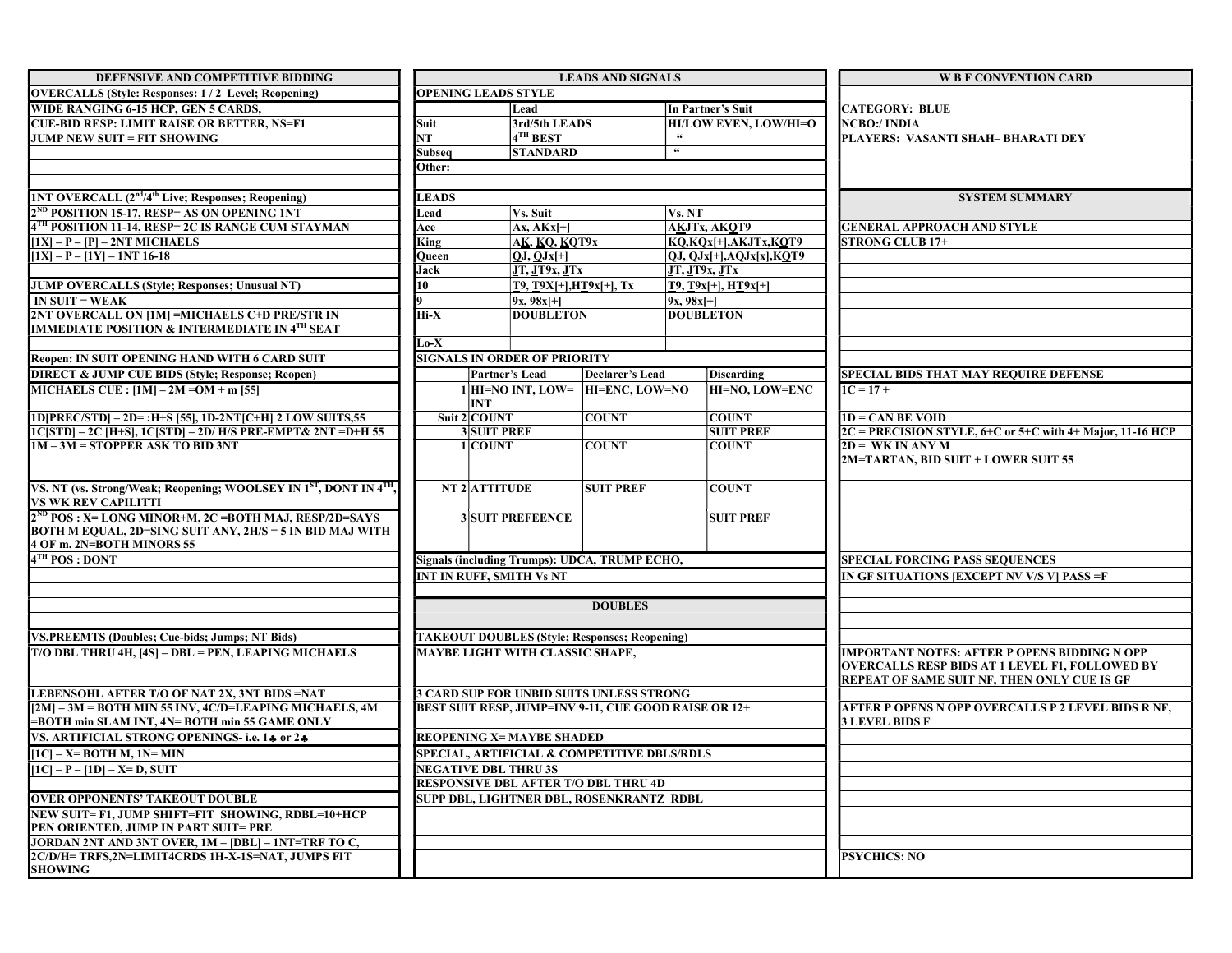| <b>OPENING</b> | TICK IF ARTIFICIAL | MIN. NO. OF<br>CARDS | NEG.DBL THRU | <b>DESCRIPTION</b>                                        | <b>RESPONSES</b>                                                                                                                                                   | <b>SUBSEQUENT ACTION</b>                                                                                                   | <b>PASSED HAND BIDDING</b>                                                                    |
|----------------|--------------------|----------------------|--------------|-----------------------------------------------------------|--------------------------------------------------------------------------------------------------------------------------------------------------------------------|----------------------------------------------------------------------------------------------------------------------------|-----------------------------------------------------------------------------------------------|
| $1 +$          | <b>YES</b>         | $\bf{0}$             | <b>3S</b>    | $17+$                                                     | 1D=ART, O-BAD 8, 1NT=9-13/16+, 2C/D= $8+$<br>5, CARDS SUIT, 2H/S= 4441, 8-11/12-14, 2N=14-15<br>3C/D/H/S= 6 CRDS 2 OF TOP 3 HONORS,                                | , 1C-1D-1NT=17-18,2C = STATMAN, 2NT=23-<br>24, 3NT=TO PLAY, 1H=[R], 2H/2S= 4 LOOSR<br>HANDS, 1C-1N-2N= CLUB SUIT           | <b>NATURAL</b>                                                                                |
| $1\bullet$     | <b>YES</b>         | -1                   | 3S           | 11-16 НСР                                                 | 1H/S=4+CARDS,8+HCP, 1NT=8-10 BAL,<br>2C/D=12+HCP, 4+CARDS, FG UNLESS REBID<br>2H/S=5S+4H/5S+5H,7-9/10-11, 2N=11/12 BAL,<br>3C/D/H/S INV, 3NT=TOPLAY                | 1D-1M-1NT-2C=PUP TO 2D FOR INV OR<br>PLAY IN D SUIT, 2D= GF,1D-1M/1NT-<br>2C=54+m EITHER WAY<br>$1D-2NT-3C=C+D, 3D=TOPLAY$ |                                                                                               |
| $1$ v          |                    | 5 <sup>5</sup>       | 3S           | $11-16$                                                   | $1S=4+CARDS.$<br>1NT=F1,2C/D=GF,2NT=JACOBY,3C/3D BERGEN<br>$10-11/7-9$<br>3H=PRE-EMPT, 3S/4C/D= SPL,<br>3N=ANY VOID                                                | 1H-1N-2C/D MAYB 3 CARDS, HELP SUIT GT<br><b>BIDS</b>                                                                       | DRURY=2C/2D, 3/4 CARD FIT,<br><b>1NT=SF, JUMPS=FIT SHOWING</b><br><b>BIDS, 3H=4CARDS 9HCP</b> |
| $1\spadesuit$  |                    | 5                    | <b>3S</b>    | $11-16$                                                   | <b>SAME AS ABOVE,</b>                                                                                                                                              | <b>SAME AS ABOVE</b>                                                                                                       | <b>SAME AS ABOVE</b>                                                                          |
| <b>INT</b>     |                    |                      |              | <b>15-16, MAY HAVE 5 OF M OR</b><br><b>6 BROKEN MINOR</b> | STAYMAN, 4WAY TRFS,2S=C2N=D OR WK 55<br>MINOR $3C/D=55m$ INV/GF, $3H/S = SING$ IN BID<br>SUIT OM 3 CARDS 9 CARDS IN MINORS, 4C/D=<br>TRF TO H/S, 1N-4H/4S= TO PLAY | 3C=EXTENDED STAY, SMOLLEN,<br>$1N-2C-2D-2H=P/COR$<br>4C/D=6H+4S SLAM INT, 4H/S=6CARDS IN<br>$BID$ SUIT + 40M               |                                                                                               |
| $2 +$          |                    | $\overline{5}$       | <b>2S</b>    | 11-16HCP,5+C+4M OR 6+C                                    | 2D=R FOLLOWED BY 3D INV IN D, 2M=F1,<br>FOLLOWED BY 3M INV, 2NT=10-11, 3C=PRE,<br>3D/3M=SLAMISH 6+ SUIT, 4M=TO PLAY                                                | AFTER 2C-2D-2NT/3C--3D = ASKS FOR<br>STOPPERS, 2C-2D-2M-3D= FRAG ASK                                                       |                                                                                               |
| $2\bullet$     | <b>YES</b>         | 0/1                  |              | <b>WK IN ANY 1 M, 5-10</b>                                | $2H/S.3H/S/4H = P$ OR COR, $4S = TO$ PLAY                                                                                                                          | 3C/D= BETTER H/S, 3H/S= WEAKER HAND                                                                                        |                                                                                               |
|                |                    |                      |              |                                                           | 2N=RELAY, 3D=11-13HCP [NOT D SUIT]                                                                                                                                 |                                                                                                                            |                                                                                               |
| $2\bullet$     |                    | 5/5                  |              | 6-10 HCP 5H+5 LOWER SUIT                                  | $2NT = ASKS$ FOR $2^{ND}$ SUIT                                                                                                                                     | EVEN AFTER OPP X 2N STILL ASKS SUIT                                                                                        |                                                                                               |
|                |                    |                      |              |                                                           |                                                                                                                                                                    |                                                                                                                            |                                                                                               |
| 2 <sub>•</sub> |                    | 5/5                  |              | 6-10 HCP 5S+ LOWER SUIT                                   | 2NT= SAME AS ABOVE                                                                                                                                                 | <b>SAME AS ABOVE</b>                                                                                                       |                                                                                               |
|                |                    |                      |              |                                                           |                                                                                                                                                                    |                                                                                                                            |                                                                                               |
| 2NT            |                    |                      |              | 21/22                                                     | 3C=PUP STYM, 3D/H/S= TRF TO H/S/3N, 3N= TRF<br>TO C, $4C/D/H = TR = D/H/S$ , $4S = BOTH$ MIN, $4N=O$                                                               | 3M=5CARDS, 3D=1OR BOTH M4,3N= NO M                                                                                         |                                                                                               |
| $3 -$          |                    | 6/7                  |              | <b>PRE</b>                                                | $NS = F1$                                                                                                                                                          |                                                                                                                            |                                                                                               |
| $3*$           |                    | 6/7                  |              | <b>PRE</b>                                                | $NS = F1$                                                                                                                                                          |                                                                                                                            |                                                                                               |
| $3*$           |                    | 6/7                  |              | <b>PRE</b>                                                | $NS = F1$                                                                                                                                                          |                                                                                                                            |                                                                                               |
| 3 <sub>•</sub> |                    | 6/7                  |              | <b>PRE</b>                                                | $NS = F1$                                                                                                                                                          |                                                                                                                            |                                                                                               |
|                |                    |                      |              |                                                           |                                                                                                                                                                    |                                                                                                                            |                                                                                               |
| 3NT            | YES                |                      |              | <b>SOLID MINOR</b>                                        | 4C=P/COR, 4D= ASKS SING                                                                                                                                            | 3NT-4D-4H/S/=SING, 4NT=NO SING,                                                                                            |                                                                                               |
|                |                    |                      |              |                                                           |                                                                                                                                                                    | $5C = D$ SING, $5D = C$ SING                                                                                               |                                                                                               |
| 4C/D           |                    |                      |              | PRE-EMPT                                                  |                                                                                                                                                                    |                                                                                                                            |                                                                                               |
|                |                    |                      |              |                                                           |                                                                                                                                                                    | <b>HIGH LEVEL BIDDING</b>                                                                                                  |                                                                                               |
| $4 \cdot 4S$   |                    |                      |              |                                                           | <b>TO PLAY</b>                                                                                                                                                     | $RKC = 14/03$ , EXCLUSION BLACKWOOD                                                                                        |                                                                                               |
| 5C/5D          |                    |                      |              |                                                           | <b>TO PLAY</b>                                                                                                                                                     |                                                                                                                            |                                                                                               |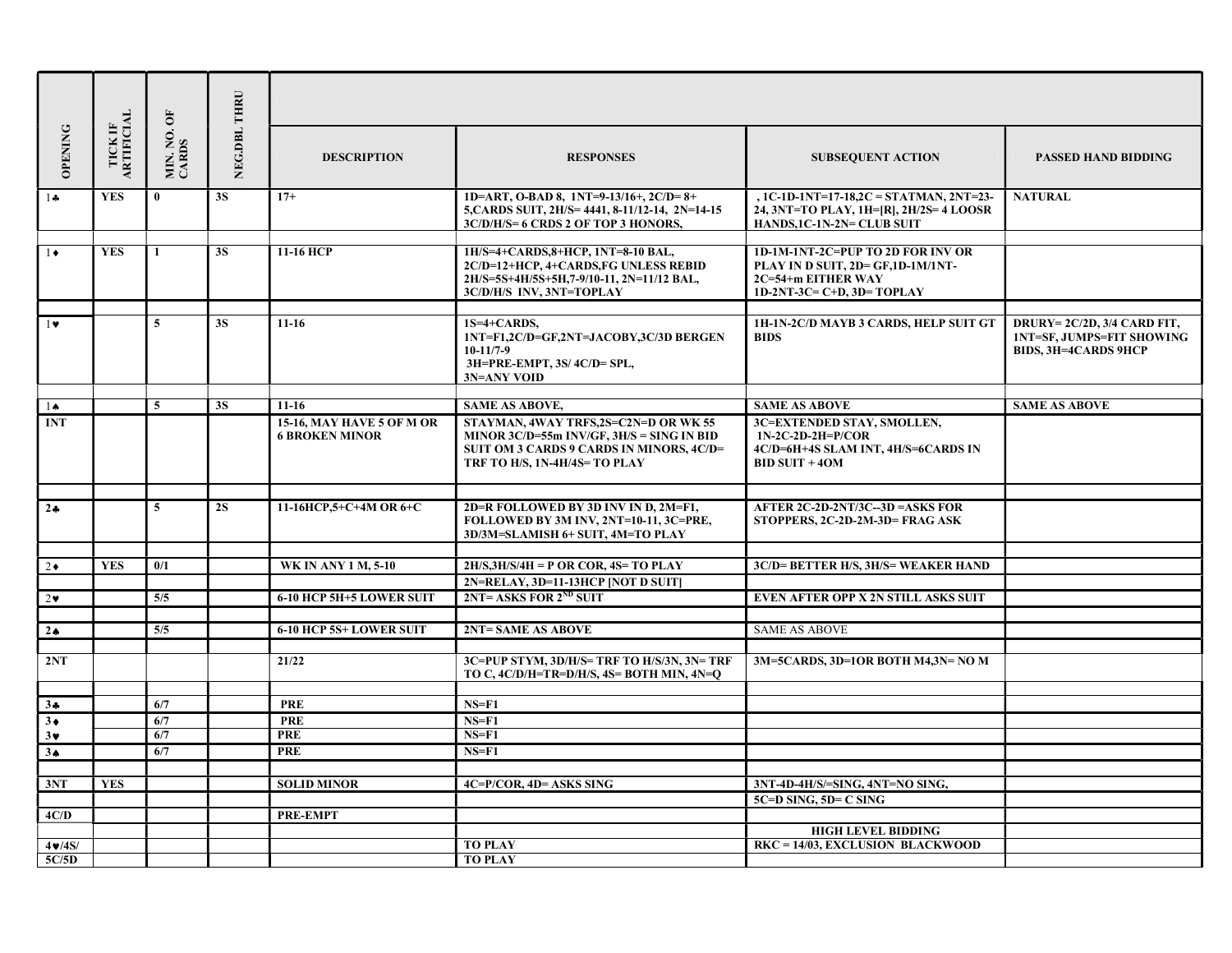#### STRONG CLUB WITH VASANTI

1C = 16 + UNBAL OR 17 + BAL  $1D = 11-16$ ,  $1+D$ 1H/S = 11-16, 5 CARDS 1NT= 15/16 2C= 11-16 PRECISION STYLE 2D= MULTI WK IN ANY MAJ 2H/S = WK TARTAN 2NT= 21/22  $3C/D/H/S = PRE-EMPT$ 4H/4S/5C/5D 1C 17 + RESPONSES 1D = NEG UPTO 8HCP 1H/S/2C/2D = NAT, AT LEAST 5 CARDS & 8HCP 2H/2S = 4441ANY SING 8-11/, 12-14 ( RESPONDER BID SING) 3C/D/H/S = 6 CARDS 2 OF THE TOP 3 HONORS 1NT = 9-13 OR 16+ BAL  $-2C$  [R] 2H/2S [4 CARDS] 9-11 HCP 2D NO MAJ, 9-11 HCP - 3C EXTENDED STAYMAN - 3D [5-3-3-2] 5 CARD BAD m] - 3H [R] FOR MINOR 3S [SHOWS 5 C'S] , 3NT [FOR 5 D'S] 3H/S [44 MINORS, 3 CARD IN H/S] 3NT [3-3-4-3], ANY 1 MINOR 4 CARDS] 2NT= 4-3-3-3, ANY, 12-13 HCP 3C [R] FOR 4 CARD SUIT] 3D/H/S [ 4 CARDS], 3NT [4C'S] 3C  $|C + 1$  MORE SUIT 12-13 HCP, ON THIS 3D  $|R|$  FOR  $2^{ND}$  SUIT  $3D$   $[D + M]$  12-13 3H [BOTH M], 12-13 HCP 3S [5C BAD SUITNOT MORE THAN J TOP] 12-13 3NT [ 5 D , BAD SUIT, NO AK OR Q] 12-13

 $2NT = 14/15$  BAL, ON THIS 3C [R] -3D[ 1 4 CARD MINOR ANY], 3H/S [4 CARDS], 3NT= BOTH MINORS 44

# BIDDING AFTER 1C - 1D

| 1  $1C - 1D$    | $2  1C - 1D$           | $3 1C - 1D$     |
|-----------------|------------------------|-----------------|
| 1NT [17-18 BAL] | $1H - 1S$ [0-5]        | $3NT$ [TO PLAY] |
| $2NT$ [23 – 24] | <b>1NT [19-20] BAL</b> |                 |
|                 | $2C$ [ $2^{nd}$ suit]  |                 |

| 4 $1C - 1D$<br>51 1 C | - 1D                      | 61 1 C - 1 D |
|-----------------------|---------------------------|--------------|
| 2H[4LOOSER]-2S[0-5    | $2S[4$ LOOSER – $2N[0-5]$ | 2C/2D[NAT]   |
|                       |                           |              |

| $7 1C - 1D$  | $811C - 1D$                          |
|--------------|--------------------------------------|
|              | 1H - 1S 1H - $2C/C'S OR BAL 5-7 HCP$ |
| $2N[25-26]$  | $2NT[ASK] - 3C [ SHOWS C SUIT]$      |
| $3N$ [27-28] | <b>3D [STAYMAN]</b>                  |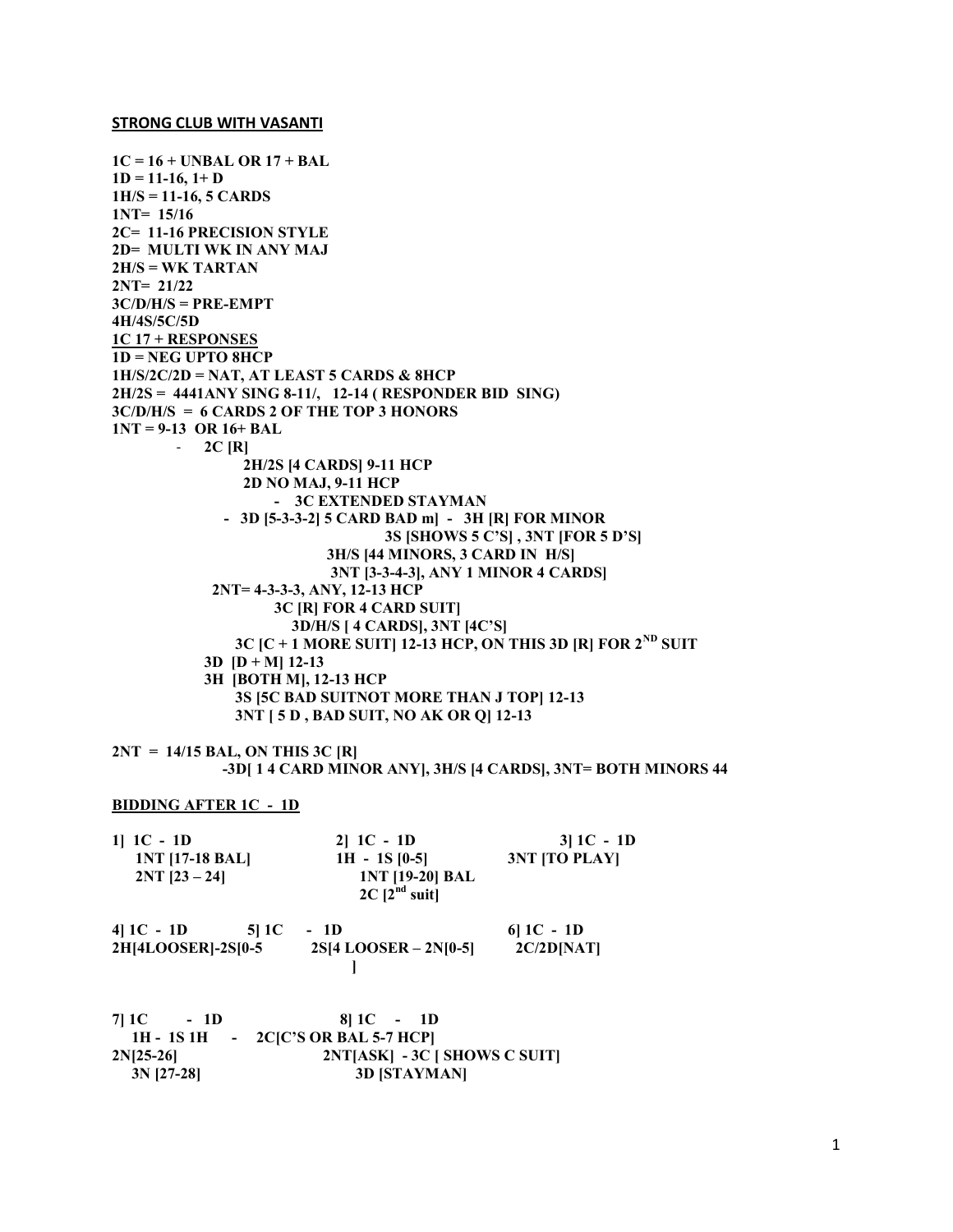| $10$ ] $1C - 1D$<br>9 1C<br>$-2H/S$<br>$2N[ENQ] - 3C/D/H/S$ [SING]                                                                                                                                                                                                                                                                                                                                           | 1N - 4C/4D [TRF H/S, NO SLAM INT]<br><b>4H/S [TO PLAY]</b>                                                      |
|--------------------------------------------------------------------------------------------------------------------------------------------------------------------------------------------------------------------------------------------------------------------------------------------------------------------------------------------------------------------------------------------------------------|-----------------------------------------------------------------------------------------------------------------|
| 1C [WE] - [ 1 SUIT] - X [5-7 HCP]<br>$1NT = 8-10$ ,<br>1 SUIT= $[8 +]$ ,<br>2H/2S [6 CARDS, 5-7 HCP]                                                                                                                                                                                                                                                                                                         | 13] $1C - 1N$<br>2NJC SUIT]<br>2C [STAYMAN]                                                                     |
| <b>OVER INTERVENTION BY OPP'S</b>                                                                                                                                                                                                                                                                                                                                                                            |                                                                                                                 |
| $1C - X[MAJ] - XX[5-7]$<br>1H [STOPPER, 8+]<br>1S[STOPPER, 8+]<br>$2C/D$ [SUIT 8+]<br>3/H/S (SPL) BOTH MIN GF                                                                                                                                                                                                                                                                                                | $1C - [1NT[MINORS] - X[5-7]$<br>2H/S [SUIT 8+]<br>2C=BOTH M<br><b>2D=BOTH M LONGER S</b><br>3C/D= SING, 55 M'S, |
| <u>1D = MIN 1CARDS, 11-15</u>                                                                                                                                                                                                                                                                                                                                                                                |                                                                                                                 |
| 1D - 1H/S MIN 4 CARD,<br>1NT=7-10 HCP,<br>$2C/D = GF$<br>2NT=11 HCP BAL DENIES 4M,<br>2H/2S= 55M/4H+5S 7-9/10-11- 2N RELAY<br><b>3D=PREEMPT</b><br>3C/H/S=9-11, 6CARDS& INV HAND,<br>3N = TO PLAY, SHUD COME WITH 1 STOPPER IN EACH SUIT<br><b>AFTER 1D - 2D[GF UNLESS D'S REBID]</b><br>2H/S [NAT WITH AT LEAST 4D'S]<br>2NT [NAT DENIES 4 D'S] DOES NOT DENY 4 OF MAJ<br>$3C = C'S + D'S$<br>AFTER 1D - 1H | - 3C/D=3CARDS, 3H=5422, 3S=5H+5S C SING, 3N= 55 D SING                                                          |
| 2C [ 5/4 MINORS EITHER WAY]<br><b>3C [55 MINORS]</b><br>3D [ 6 GOOD D'S, MAX HAND]<br>3S/4C/4D MAX HAND BID SUIT SPLINTER 4441, 5431                                                                                                                                                                                                                                                                         |                                                                                                                 |
| $1 1D - 2C GF $<br>2D[SUIT DENIES 4 OF MAJ]<br>$2M [D'S + MAJ]$<br>2NT [ CAN HAVE 4 OF MAJ]                                                                                                                                                                                                                                                                                                                  | $2 1D - 2C$<br>2NT - 3M [NAT 5C'S +4 OF MAJ]                                                                    |
| $3 1D - 2C$<br>$2H - 3D$<br>3S [4 <sup>TH</sup> SUIT ASKS STOPPER]                                                                                                                                                                                                                                                                                                                                           | 4] $1D - 2C$<br>$2D - 3D$<br>3H <sup>3RD</sup> SUIT, SHOWS STOPPER]                                             |
| $5 1D - 2C$<br>3H/S [SPL]                                                                                                                                                                                                                                                                                                                                                                                    | $6$   1D - 1H<br>$3D - 3H$ [F]                                                                                  |

7] 1D - 1M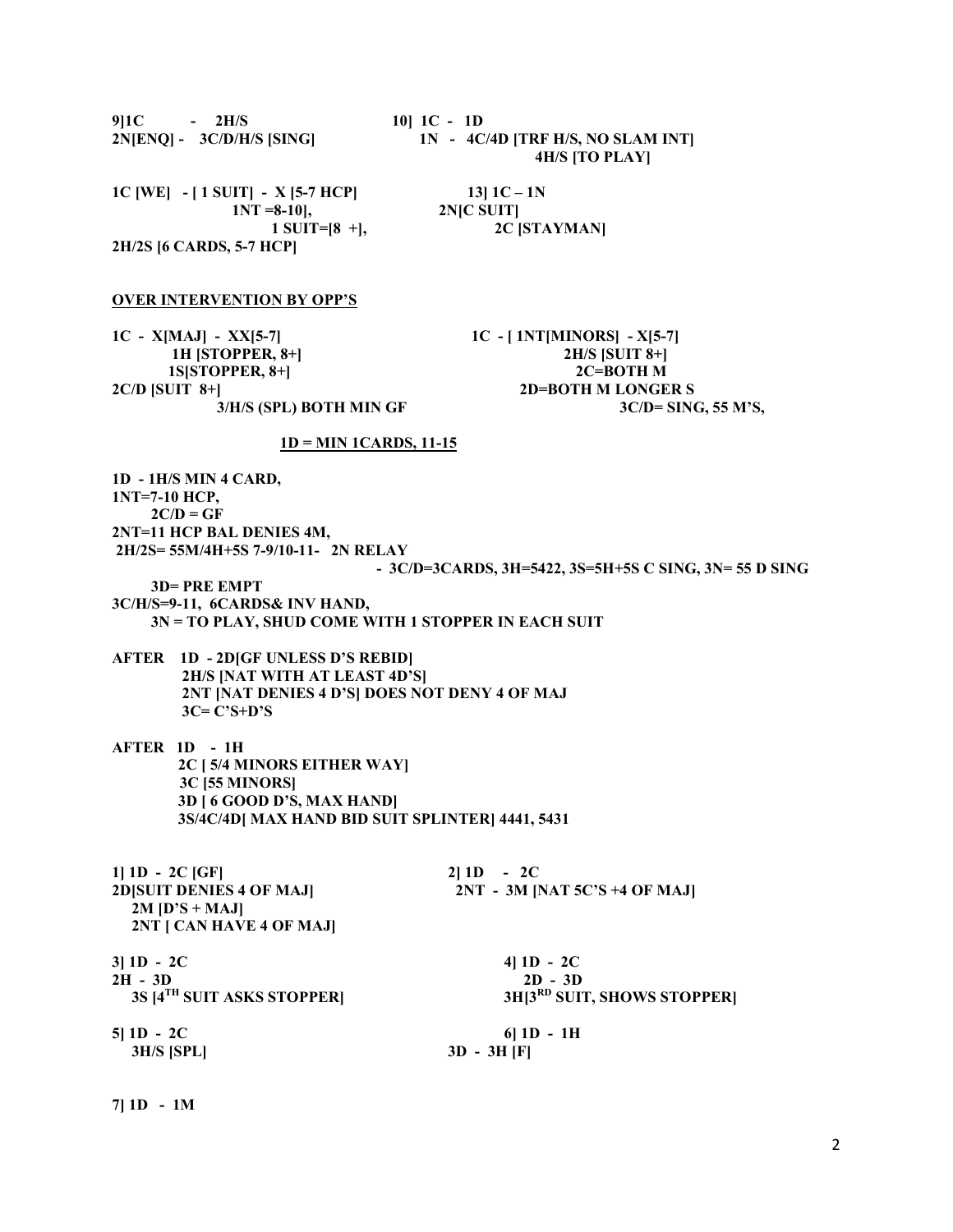2M – 2NT [ENQ] : 3C =MIN 3 CARD SUP, 3D= MAX 3 CARD, 3H=MIN 4 CARD, 3S=MAX 4 CARD

WE PLAY 2 WAY CHECK BACK

1D - 1M 1D - 1M 1N - 2C [PUP TO 2D FOR INV HANDS OR TO PLAY IN D SUIT] 1N - 2 N[C SUIT,6 CARDS] 2D - P [TO PLAY IN D SUIT] 2M/3M[5/6 CARDS INV HAND] 2N[11HCP, 4M] 1D - 1M 1D - 1H  $1N - 2D$  [GF]  $1S - 2C$  [  $4^{TH}$  SUIT] 2M[3 CARDS, 11-13] 3M [ 3 CARDS, 14 HCP] 2N/3N [ NO 3 CARD SUP MIN/MAX] 1D -  $[ANY BID] - X = NEG UPTO 3S$  $1M = F$ ,  $2M = NF$  $2m = NAT$ ,  $3m = PRE-EMPT$  CUE BID = LIMIT OR BETTER IN D ON  $1D - [X] - 1M/2C$  [F1],  $1NT = 7-10$ ,  $2NT = [GOOD RASE IN D]$ ,  $2D/H/S = NF$ ,  $3C = BOTH$ MINORS,  $3D = PRE-EMPT$ ,  $XX = [10+HCP]$ 1D - [1S] - X - [2S] 2NT[WK HAND SUIT D OR C] P PUP'STO 3C WHICH U P OR COR TO D  $X = MAX$  HAND 14 HCP  $3C = D + C'S$  BETTER HAND 5/5, 5/4 EITHER WAY 3D= SING SUIT D WITH BETTER HAND 3H = GOOD HAND WITH 4H'S & D'S 1D – [1NT] - X =VALUES WANT TO PENALISE 2C[M"S] 2D/H/S [ TO PLY]  $1D - X - P - P$   $1D - [1M] - 2M$  [GOOD RAISE IN D] XX [PLAYABLE IN BOTH MAJ] 3M [ SPL] 1H/S [SUIT] 1NT [TO PLAY] 1D - [1H] - 1S=CAN BE 4 CARDS 2C [SUIT] X= BOTH MINORS P WITH D SUIT  $[1C STD] - P - [1NT] - 2C [BOTH M]$ 2D[ SUIT]

AFTER INTERVENTION NEW SUIT F1, NEED NOT BE GF, CUE = GOOD RAISE OR BETTER

#### 1 MAJOR 5+ CARDS 11-16 HCP

RESPONSES : 2 OVER 1 GF UNLESS MINOR REBID, 1NT: F1 LIMITED TO 11-12, THAT MEANS WITH 13-14 & BAL HAND GO VIA 2 OVER 1

1H - 1NT [F1] 1S - 1NT [F1]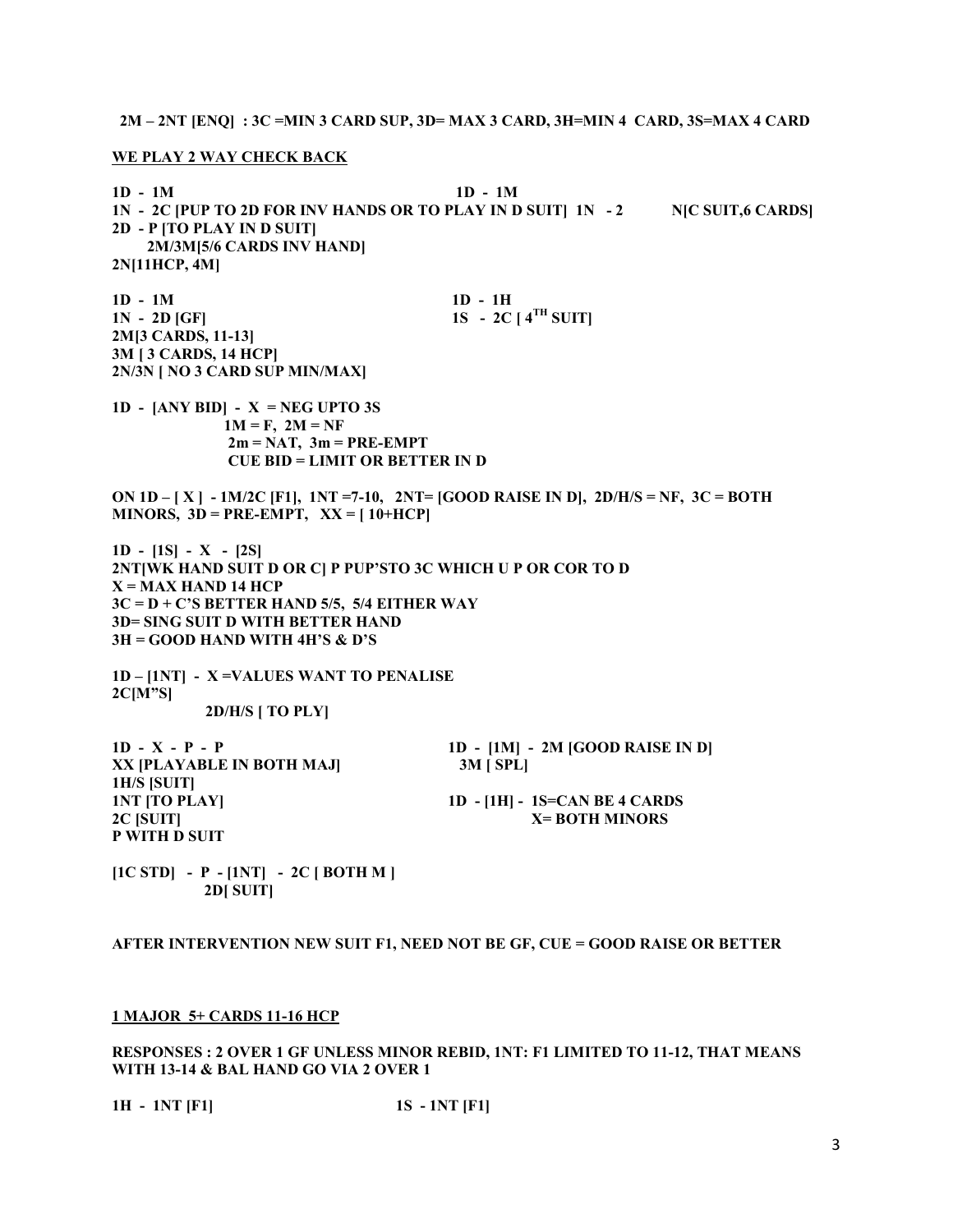$2C/D$  GF,  $2C/D/H$  GF,  $2H = 3$  TRUMPS, 8-10  $2S = 3$  TRUMPS 8-10  $2NT = 4$  TRUMPS 12+HCP  $2NT = 4$  TRUMPS, 12+HCP 3C/D = BERGEN 10-11/7-9 3C/D =BERGEN,10-11/7-9  $3H = PRE-EMENT$   $3H = SUIT 6 CARDS 9/10$  $3S/4C/4D = SPL$   $3S = PREEMPT$ <br> $3N = ANY VOLD$   $3N = ANY VOD$  $3N = ANY$  VOID  $4C/D/H = SPL$ 

1H - 2NT [ 4 TRUMPS, 12 +] 1S - 2NT [ 4 TRUMPS, 12 + ] 3C/D [SING] 3C/D/H [ SING] 3H=[ 6 CARDS BETTER HAND ] 3S [ 6 CARDS BETTER HAND]  $3NT = 5332$  MAX 14 HCP  $3NT = MAX 4$  HCP  $4C/D = [ 5M + 5 IN BID SUIT, BETTER HAND]$   $4C/D = [ 5M + 5 IN BID SUIT]$  $4H = MIN HAND[MIN HAND]$   $4S = MIN HAND[ MIN HAND]$ 

#### PASSED HAND BIDDING ON 1 MAJOR OPENING

1N : SEMI F, SIMPLE RAISE : 7-9 & 3 OR 4 TRUMPS. 2C/2D : DRURY 3 OR 4 TRUMPS WITH 10-11 HCP JUMP IN NS FIT SHOWING WITH 4 TRUMPS LIKE ON 1H – 2S/3C/3D[ FIT SHOWING] AND ON 1S – 3C/D/H [ FIT SHOWING]

1H/S - 1NT [ UPTO 11 HCP] SF ON P HAND 2C [ 10/11 3 TRUMPS] DRURY 2D [10/11, 4 TRUMPS] 2H/S [ 7-8, 3 OR 4 TRUMPS 2N [SPLINTER SOMEWHERE] 2S/3C/3D [ FIT SHOWING 5 IN BID SUIT + 4 TRUMPS 3H/S [ 9 HCP 4 TRUMPS]

# ON 4TH SUIT SUP FOR P MAJ IS HONOR X OR 3 CARD OTHERWISE GO BACK TO UR OWN MAJ WHICH DOES NOT PROMISE 6 CRDS JUST SHOWS NO STOPPER AND NO SUP FOR P

## PASSED/ UNPASSED HAND

 $1H - X - XX [10 + NO FIT]$  $1S = NF$  1NT= TRFTO 2C'S SHOW C SUIT] 2C [TRF TO 2D] 2D [GOOD RAISE IN H'S, 8-10] 2H [WK RAISE] 2NT [LIMIT RAISE OR BETTER 11+] 4 CARD SUP 2S/3C/D = FIT SHOWING, 5 IN BID SUIT WITH 4 CARD SUP 3H [PRE-EMPT] 4C/D [SPL]

BASIC PRINCIPLE ON ABOVE ON X ON P 1M OPENING WITH 3 CARD SUP AND OWN SUIT 1<sup>st</sup> TRF AND THEN SUP P SUIT, WITH 4 CARD SUP AND OWN 5 CARD SUIT JUMP IN UR 5 CARD SUIT AT 3 LEVEL[FIT SHOWING]

1M - 2M 3C/D/H = ALL HELP SUIT TRIAL BIDS

#### 1NT OPENING = CAN HAVE 5 CARD MAJ , 4 SUIT TRFS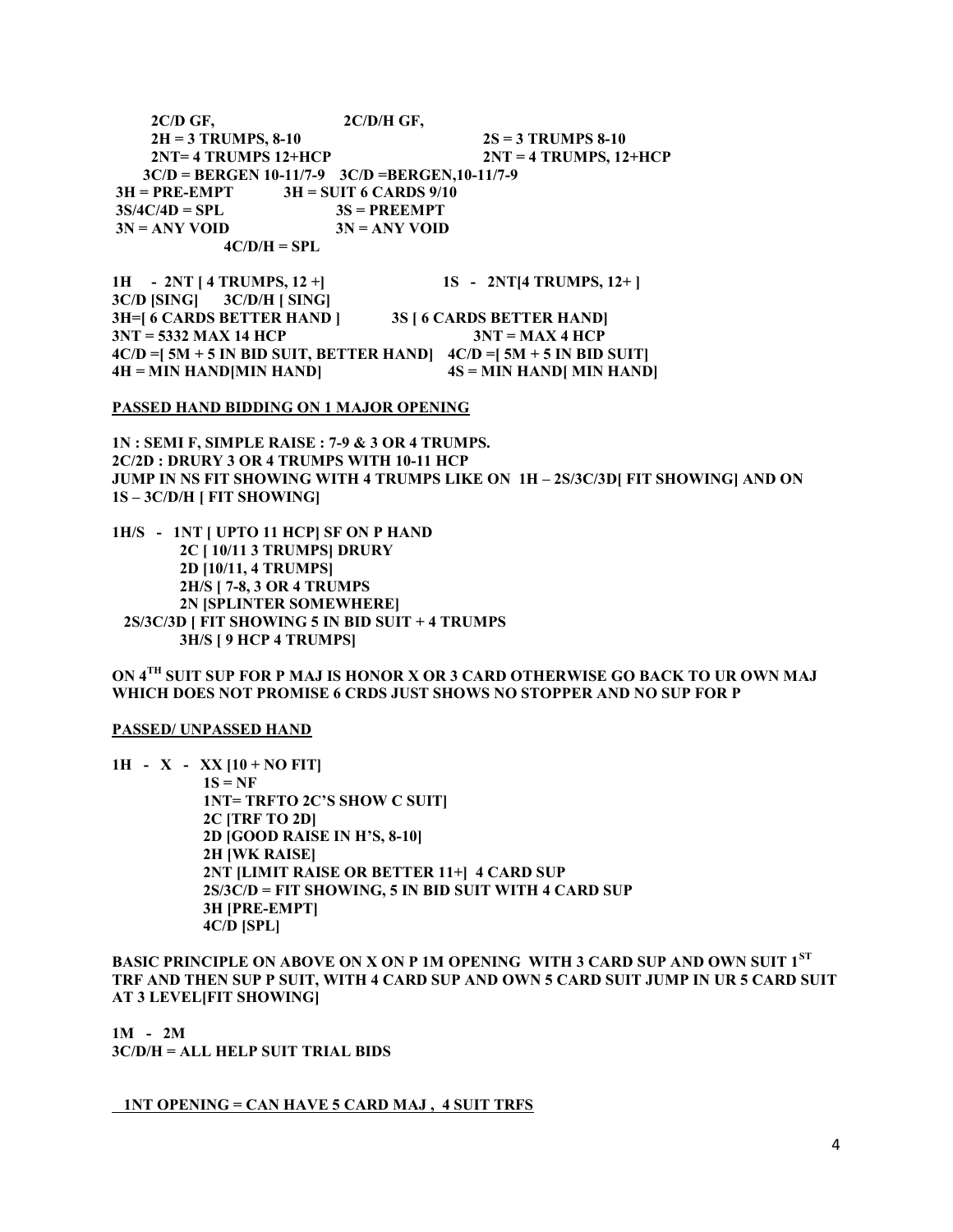1NT - 2C STAYMAN [DOES NOT PROMISE A MAJ] - 2H [CAN HAVE 4S] 2D/H [ TRF TO H/S] 3H/S, SUPER ACC [ 4 CARD FIT, ] 2S [TRF TO C'S] -3C [ SUPER ACP, MIN 1 HONOR TO 3 IN C"S, 2N=DENIES HON TO 3 C'S 2NT [ TRF TO D'S], D SUIT OR 55 MINORS WK HAND -3D [SUPER ACC], 3C = DENIES HON TO 3 D'S [ P IF HAND IS 55 MINORS WK] [AFTER SUPER ACP, NS SHOWS SING, NO ACP THEN NEW SUIT IS NAT  $2^{ND}$  SUIT] 3C [ 55 MINORS, 8 HCP INV, 3D [ 55 MINORS GF] -3H [R] FOR DOUBLETON -3S= DOUBLETON S, 3NT= DOUBLETON H, 4C/D= 6 CARDS 4H/S=3 CARDS 3H/S [ SING IN BID MAJ & 9 CARDS IN MINORS EITHER WAY] 4C /4D [TRF TO H/S] 4H/4S [ TO PLAY] 4NT [QUANTI, GOOD 16 OR 17 HCP] MIN LEVEL TRF AND THEN 4NT IS QUANTI EX: 1NT - 2D/H[TRF] 2H/S - 4NT QUANTI] 4C/D[CUE, SLAM TRY] 4H/S[MILD SLAM INT] TRF AT 4 LEVEL AND THEN 4NT IS RKC EX: 1NT - 4C/4D [TRF] 4H/S - 4NT [RKC] 1NT - 2C 2D - 2H[ P/COR] 2S [ 5S + 4H] TO PLAY 7\8 2NT [ INV HAND, ] 3C [EXT STAYMAN] -3D [1 5 CARD m, 3H [R] ASKS m, 3S= 5C'S, 3NT = 5 D'S], 3H/S= BID MAJ 3 CARDS W/BOTH  $m$  44,  $3NT = ANY 14$  CARD MINOR HAND IS 4333] 3D [ 5/5 MAJ, INV/GF] 3H/3S [ SMOLLEN BIDS] 4C/D [6H + 4S/ 6S+4H SLAM INT] 4H/S [6 CARDS IN BID MAJ + 4 IN OTHER MAJ, TO PLAY] 4NT [ QUANTI WITH A 4 CARD MAJ  $1N - 2C$  1N - 2C 2NT[15HCP W/ 5 CARD M] - 3C[ASKS FOR 5 M] 3C/D[6 CARDS MINOR] 3H/S [5 CARD SUIT, MIN HAND] 3H/S [ 5 CARDS MAX] 1NT - 2C 2H - 3C [ ASKS FOR 2ND 4 CARD SUIT] 3D/S [4 CARDS]  $3H \mid NO 2^{ND}$  4 CARD SUIT, SO HAND IS 4333] 3NT [ SHOWS 4'CS] BIDDING AFTER 1NT - X[ PEN] - XX = PUP TO 2C'S P /OR COR WITH WK HANDS  $\&$  5 CARD 2C= C+ HIGHER SUIT AT LEAST 44  $2D = D + M AT LEAST 44$  $2H = H + S AT LEAST 44$ 

IF ON OUR 1NT - X [FOR SING SUIT OR MINOR MAJ] IGNORE X AND SYSTEM ON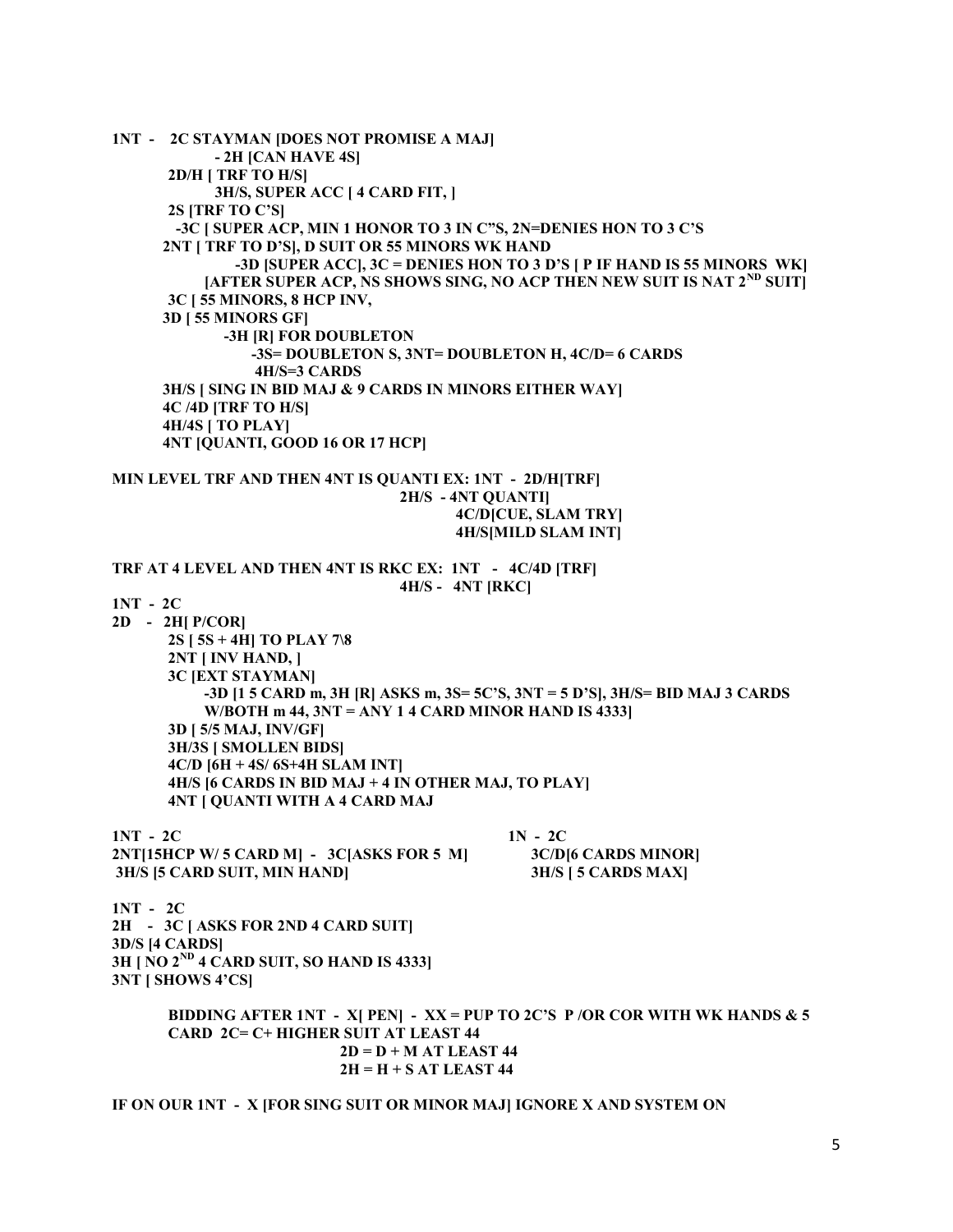# " " 1NT - 2C [CAPELITTI] - X[P] IS STAYMAN N TRFS APPLY SYSTEM ON

# SAME ALSO APPLIES WHEN P OVERCALLS 1N& OPP X FOR PENALTY

| $1NT - 2C$                                                          | $1N - 2H$ $1N - 2C$                    |                                    |  |
|---------------------------------------------------------------------|----------------------------------------|------------------------------------|--|
| $2D - 2H$ [P/COR]]                                                  | 2S - 3H [55M, SLAM INT] 3C/D [6 CARDS] |                                    |  |
| $1N - 2C$                                                           | $1N - 2C$ $1N - 2C$                    |                                    |  |
| 2D - 2S [INV 5S+4H 7-8] 2D - 3D [55 M, GF/ INV] 2D - 3H/S, SMOLLEN  |                                        |                                    |  |
| $1NT - 2C$                                                          | $1N - 2C$                              |                                    |  |
| $2D - 4H/S$ TO PLAY 6/4]                                            |                                        | 2D - 4C/D [6h/4S, 6S/4H, SLAM TRY] |  |
| $1N - 2C$                                                           | $1N - 2C$                              |                                    |  |
| 2H/S - 3S/4C/4D/4H[SPL] 2H/S - 3D [SLAM INT, NO SING, ASKS FOR CUE] |                                        |                                    |  |
| $1N - 2H$                                                           |                                        |                                    |  |
| 2S - 3H [ 55 SLAM INT]                                              |                                        |                                    |  |
| 3S[PREF]                                                            |                                        |                                    |  |
| <b>4C [ CUE IN FAV OF H]</b>                                        |                                        |                                    |  |
| $1N - 2C$                                                           |                                        | $1NT - 2C$                         |  |
| 2D - 3C [ASKS FOR MINOR DIST] 2D - 3C [ASK FOR DIST]                |                                        |                                    |  |
| 3D   HAVE 1 5 CARD MIN SUIT   3D - 3H JASKS WHICH MINOR 5           |                                        |                                    |  |
| 3H/S [ 44 MIN, 3 CARDS IN THE BID M]                                |                                        | 3S [ SHOWS 5 C'S]                  |  |

#### BIDDING AFTER AN OVERCALL BY OPP'S ON PART'S 1NT

3NT [ HAND 4333 ANY 4 CARD MIN] 3NT [ SHOWS 5 D'S]

[A] OC IN MAJ :  $X = 7/8$  HCP PEN SUGG

 $[B]$  OC IN MINOR :  $X = NEGATIVE$  VALUES

[C] INT - [2D/2H TRF] : BID OF REQ SUIT INV VALUES w/4 CARDS IN OTHER MAJ

 EX: 1NT - 2D[TRF] - 2H= SHOWS 4S AND INV HAND  $2S = [5 \text{ CARDS TO PLAY}]$  3H =4S AND GF HAND 3S = 5 CARDS AND GF  $2N = LEB$ 

 $1N - 2H[OPP TRF] - 2S = SHOWS 4 H AND INV VALUES$  $3S =$ SHOWS 4H AND GF  $3H = GF$  WITH  $5+H$  $2N = LERENSOL$ 

1NT - [2C [LANDY] - X [VALUES] - [2H/S [OPP] X [PEN 4 CARDS IN OPP'S MAJ]

1N - [2C] LANDY - X [VALUES ] 1N - [2N] MIN - 3C [STAYMAN]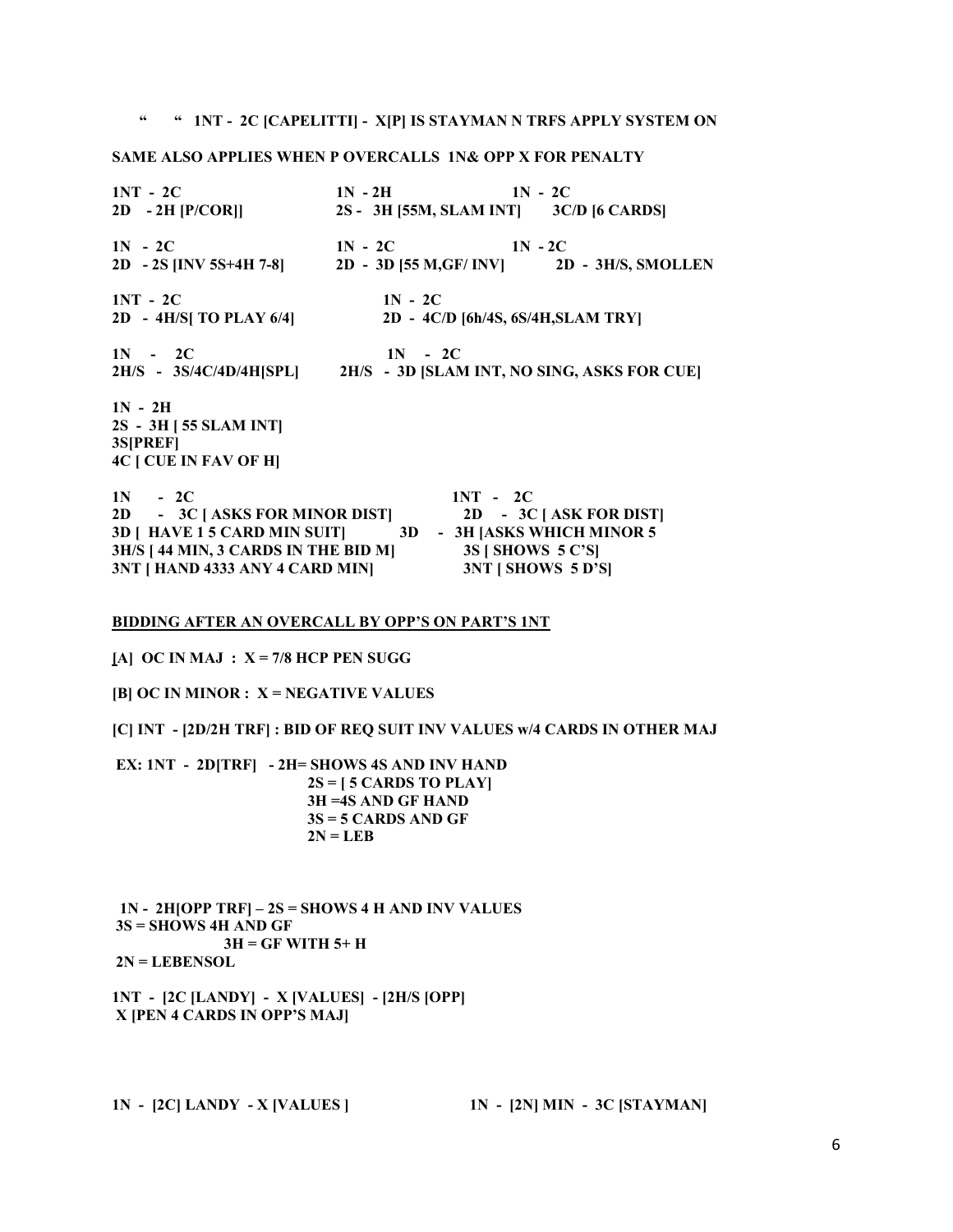2H [ BOTH MIN 55, INV] 3D/H [TRF] 2S [TRF TO C, GF/INV]  $3S [5S + 4H]$ 2N [TRF TO D, GF/INV] 3N [ TO PLAY] 3C/D [ SUIT GF] INV 4C/D=SPL M 55 3H/S[SPL BOTH MINORS,GF]

#### WE PLAY LEBENSOHL ON OUR 1NT EX:

1NT - 2H [NAT] - X [ PEN] 2S [ TO PLAY] 2N [ ASKS P TO PUP TO 3C'S] 3C/D NAT F, 9+ 3H [ DIRECT CUE SHOWS 4S AND NO CHECK IN H'S] 3S [ 5 CARD SUIT F] 3NT [ GAME VALUES BUT NO CHECK IN OPP SUIT]

1NT - 2H [NAT] - 2NT[ ASKS P TO PUP TO 3C'S]  $3C - P$  - P OR COR TO 3D 3H [ SHOWS 4S WITH H CHECK] 3NT [SHOWS H STOPPER BUT NO 4 CARDS IN OM]

ON 1NT WEAK OPENING BY OPP V PLAY MODIFIED CAPELITTI IN 2<sup>ND</sup> AND 4<sup>TH</sup>SEAT, ON STRONG NT OPENING V PLAY WOOLSEY IN 2<sup>ND</sup> SEAT DON'T IN 4<sup>TH</sup>

## 2C OPENING : 11 – 16, PRECISION STYLE

2C - 2D [RELAY] 2H/2S [F1], REBID OF 3C'S BY RESP IS NF, 2NT [10-11, NO 4 OF MAJ] 3C [ TO PLAY] 3D/H/S [1 LOOSER HAND SLAM INT, 6 CARD SUIT] 4H/S [ TO PLAY]

2C - 2M F1

2N/3C - 3M [INV HAND] ON 3C RESP BY OPENER 3D IS INV] 4M =MILD SLAM INT

2C - 2D [RELAY]

2H/S[ 4 CARDS OR LONGER] 2NT [6 CARDS, CHECKS IN 2 OUTSIDE SUITS] -RESP BIDS 3D TO ASK WHERE STOPPERS R AND OPENER BIDS AS FOLLOWS -3H = H'S AND D STOPPERS -3S = S AND D STOPPERS -3NT = S AND H STOPPERS 3C [6 CARD SUIT , 1 SIDE SUIT CHECKED] -RESP BIDS 3D TO ASK WHERE STOPPER IS - 3H/S [STOPPER IN BID SUIT], 3NT = D STOPPER]

3D [MINOR 2 SUITER AT LEAST 4D'S AND 6 C'S] 3NT [6 CARDS SOLID C'S, MAX HAND]  $4H/S$  [  $6C + 5H/S$ ]

3D AFTER 2D RELAY IS REPEAT RELAY EX :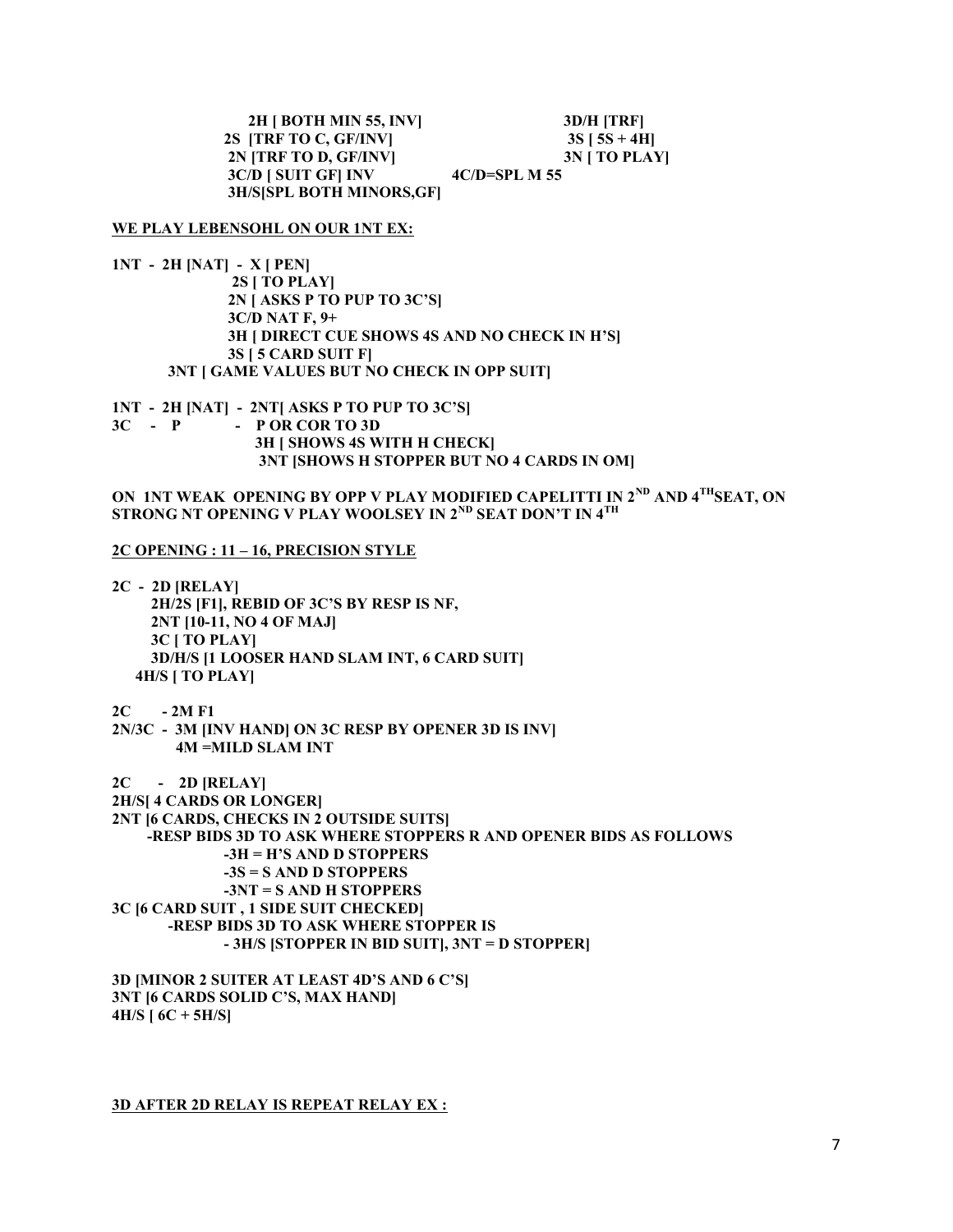$2C - 2D$   $2C - 2D$  2H - 3D [ASKS FURTHER DIST]FRAG ASK 2S - 3D 3S[3CARDS] 3H[ 3 CARDS] 3N [3 CARDS D'S] 3NT[3 D'S] 3H[2425 HAND] 3S [4225 HAND]  $4C \, [6C^{\prime}S + 4H]$   $4C \, [6C^{\prime}S + 4S]$ 

#### WHEN OPPONENTS INTERFERE:

AFTER A TAKEOUT X, XX BY PARTNER SHOWS 11+ AND A DESIRE TO PENALISE, OTHER RESPONSESINCLUDING THE 2D CARRY USUAL MEANING IGNORING THE X

AFTER AN OVERCALL BY OPP'S X AT 3 LEVEL BY PART IS FOR PENALTY AND X AT 2 LEVEL IS NEGATIVE & OPENER BIDS 4 CARD M IF HE HAS OR BIDS 3C WITH MIN HAND & 3NT WITH MAX & CHECK IN OPPONENTS SUIT, IF NO CHECK AND MAX HAND HE CUES OPP SUIT ASKING FOR CHECK F UPTO 4C'S

#### 2D OPENING WK IN ANY M

2D - 2H/2S [ P /COR 2N [RELAY] -3C/D [BETTER HAND WITH H/S] 3H/S [ WK HAND] 3N[ AKQXXX] -4C [ASK FOR SUIT] - 4D[ H SUIT], 4H [S SUIT]

#### 2H/S TARTAN 55 BELOW OPENING 6-10

#### 2H/S - 2N [ ASKS FOR MIN SUIT] EVEN AFTER OPP'S X IT STILL ASKS FOR PRT MIN

## 2N OPENING 20/21 CAN HAVE 5 CARD MAJ

| 2N - 3C PUP STAYMAN                       |           | $2N - 3C$                                                         |
|-------------------------------------------|-----------|-------------------------------------------------------------------|
| <b>3D/3H [TRF]</b>                        |           | <b>3D   1 OR BOTH 4 CARD MAJORS]</b>                              |
| 3S [TRF TO 3N] 3H/3S [5 CARD SUIT]        |           |                                                                   |
| 3NT [ TRF TO C] 3NT [NO MAJOR]            |           |                                                                   |
| 4C [TRF TO D]                             |           |                                                                   |
| 4D   TRF TO H                             |           |                                                                   |
| 4H/ [ TRFTO S]                            |           |                                                                   |
| <b>4S[BOTH MINORS]</b>                    |           |                                                                   |
| <b>4N   QUANTI]</b>                       |           |                                                                   |
| $2N - 3H$                                 | $2N - 3C$ |                                                                   |
|                                           |           | 3S - 4H [5S+5H TO PLAY] 3D[1/2 M 44] - 4C[ BOTH MAJ 4/4 SLAM INT] |
|                                           |           | -4D[ BOTH M, NO SLAM INT]                                         |
| $2NT - 3C$                                |           | $2N - 3C$                                                         |
| $3NT - 4C = 4C + 5 D$ [5422], F TO 4NT    |           | 3D[1/2 MAJ 44] - 3H[SHOWS 4 S]                                    |
| $4D = 4D + 5C$ , F TO $4NT$ 5422          |           | $-3S$ [ SHOWS 4H]                                                 |
| $4H/4S =$ SING IN BID M 54 min EITHER WAY |           |                                                                   |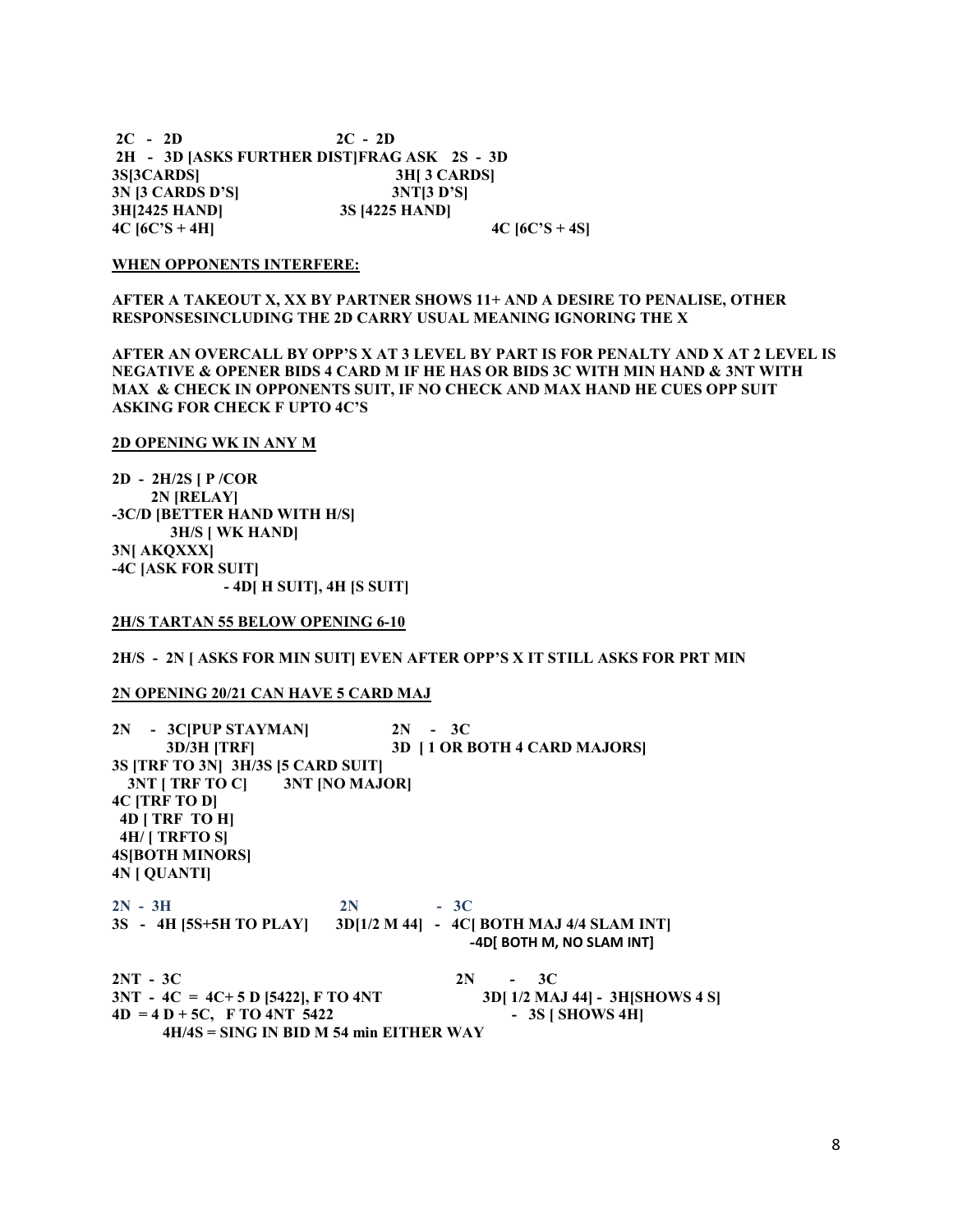# 3NT OPENING, LONG RUNNING MINORDEF AGAINST GAMBLING 3N

3NT - 4C/5C[ P OR CORRECT]  $4N[ASKS TO BID 6 WITH 8+]$   $4C = BOTH MAJ$ 4H/S [ SING IN BID SUIT] 4D = SING SUIT MAJ  $4N$  [ 7222] NO SHORTAGE 4H = H + MINOR  $5C$  [ SING D]  $4S = S + MIN$ 5D [ SING C]

 $4D$  [ ASKS FOR SING] [3N] - X = PEN[ REV CAPIL]

### RKC 14/30

 $4N - 5C$  [  $1/4$ ]  $4NT - 5C/D$  5D [ 0/3 5NT [ SPECIFIC K ASK, BID CHEAPEST] 5H [2 W/OUT TRUMP Q] 6 LEVEL NS ASKS FOR Q TO BID GRAND 5S [ 2 W/ TQ] 5NT [USEFUL VOID W/EVEN NO OF KC] 6C/D = USEFUL VOID IN BID SUIT WITH ODD NO OF KC 6H [ IF H IS SUIT IT SHOWS S VOID AND 1 KEY CARD, IF SUIT H VOID]

# DKC

4N -5C [1/4/6] 5D [0/3/5] 5H [2 NO TRUMP Q"S] 5S [2 WITH TRUMP Q OF LOWER SUIT] 5N [2 WITH Q OF HIGHER SUIT] 6C [2 WITH BOTH Q'S]

ON Q ASKING GOING BACK TO THE AGREED SUIT AT 5 LEVEL SHOWS NO Q, BIDDING 5NT SHOWS Q + 2 KINGS, 6 OF AGREED SUIT SHOWS Q BUT NO KINGS, AND BID OF ANY NS SHOWS ONLY THAT KING WITH TRUMP Q

## DEFENSIVE BIDDING

A. ON 1 LEVEL OVERCALL: NS=F1[REBID NF]; 1NT[8-11] ; 2NT[14-15], 2 OVER 1 = 11+, CUE=GOOD RAISE OR BETTER 12-13, JUMP SHIFT= NF 8-10

- B. ON 2 LEVEL OVERCALL: NS = SEMI F, 2NT [8-10/11], CUE = OPENING VALUES
- C. JUMP OVERCALLS : 100% WEAK
- D. ON 1N OVERCALL $[15-17]$ : 2C = STAY & TRFS; SYSTEM ON

E. ON BALANCING 1NT[11-14] - 2C= RANGE CUM STAYMAN RESPONSE 2D [ 11-12, CAN HAVE 4 CARD M ] 2M [4 CARDS, 11-12], 2NT [13-14] CAN HAVE M - 3C ASKS FOR M

IN BAL POSITION 1NT = 11-14 DOES NOT PROMISE CHECK,